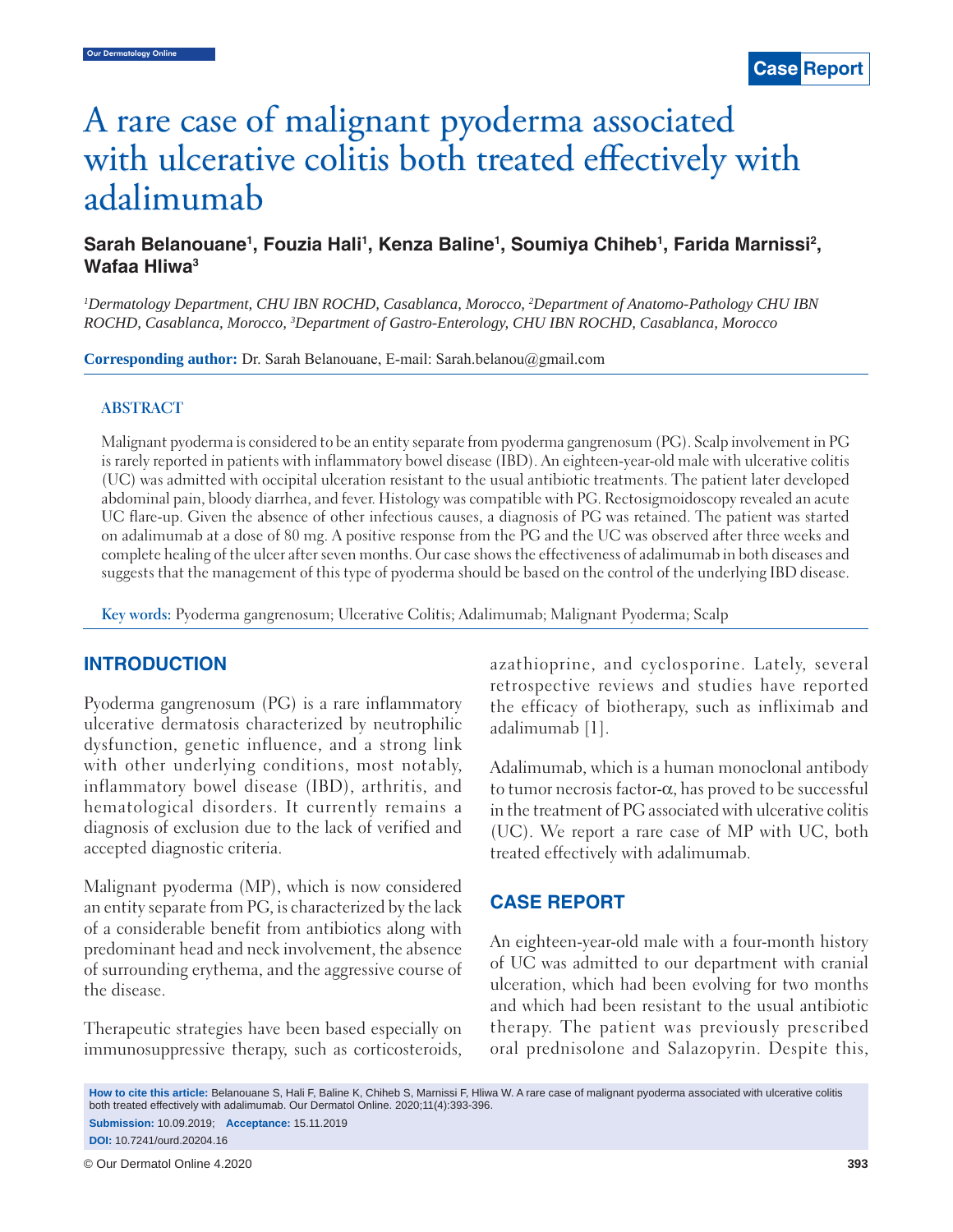#### www.odermatol.com

the symptoms aggravated and the ulceration kept increasing in diameter. A physical examination revealed a large 8-cm occipital ulceration with indurated and undermined edges and a purulent base with slight bleeding from the ulcer bed (Fig. 1) extending from the right retroauricular region to the occipitoparietal area exposing the underlying tissue (Figs. 2a and 2b). Surprisingly, it was not sensitive on contact.

On palpation of the face and neck, no enlarged lymph nodes or other masses were found. Residual cribriform scars from previous ulcers were noted on the legs.

A biopsy including the border of the ulcer and the adjacent skin showed focal ulceration with mononuclear cell infiltration consisting predominantly of neutrophils with granulation tissue, which was in keeping with PG (Figs. 3a and 3b). Cultures were negative for bacterial, mycobacterial, and fungal infections. Wound swabs were positive for Pseudomonas aeruginosa, which was



**Figure 1:** The patient at the admission room.



**Figure 2:** (a-b) The patient after carefully cleaning the wound, with the ulceration exposing the underlying tissues.

sensitive to the ceftazidime administered later. Viral swabs were negative.

There was no presence of upper or lower airway symptoms. Other causes of ulcers were also excluded. Therefore—also, given the location of the PG and the absence of other infectious causes—the diagnosis of MP was retained. A radiological examination excluded osteolysis.

The PG was treated with both topical and oral steroids (prednisone at 1 mg/kg) as well as regular moist wound care.

On day two of admission, the patient developed ten episodes of bloody diarrhea associated with severe abdominal pain requiring urgent transfer to the Gastroenterology Department for control of the acute colitis crisis.

A second intestinal biopsy confirmed once more the diagnosis of UC and a rectosigmoidoscopy examination showed a macroscopic appearance compatible with a UC flare-up. A bolus of methylprednisolone was administered, which eventually effected partial remission. However, the PG kept increasing in diameter, reaching 11 cm in the longer axis within only eleven days.

Due to this clinical course, the patient was started on adalimumab administered subcutaneously at an induction dose of 80 mg every other week. Within 72 hours, an improvement was noted. The patient's pain improved drastically and the ulcer stopped progressing. A positive response of both the PG and the UC flareup to the adalimumab was obtained in three weeks (Fig. 4). The steroids were then tapered off by 5 mg every three weeks and almost complete healing of the ulcer was observed in seven months (Fig. 5).

## **DISCUSSION**

Malignant pyoderma (MP), which was described for the first time in 1968 as a new clinical entity by Perry et al., is now known as a variety of PG with an atypical location involving the head and neck [2].

Scalp involvement in PG is extremely rare. Approx. 50% of these patients have an underlying systemic disease, the most common being IBD, myeloproliferative disorders, and different forms of arthropathy [3].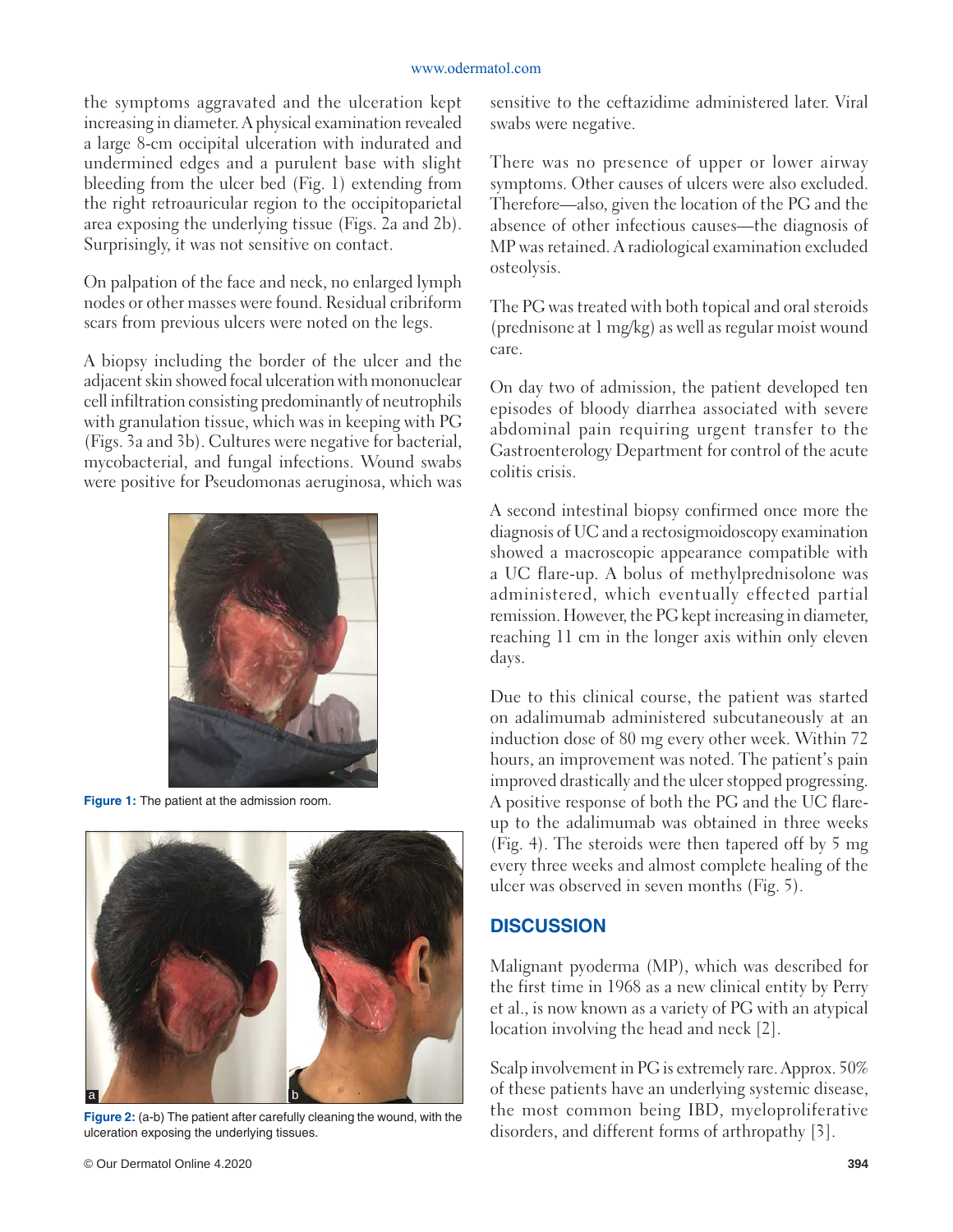#### www.odermatol.com



**Figure 3:** (a-b) A skin biopsy showing focal ulceration with mononuclear cell infiltration consisting predominantly of neutrophils with granulation tissue, which was in keeping with PG.



**Figure 4:** The evolution of the healing process after one month of initiating adalimumab.



**Figure 5:** The complete healing of the ulceration after seven months, with scarring alopecia.

Ulcers in MP frequently begin as papulopustular lesions and evolve into destructive ulcers within a short lapse of time. They bear the typical appearance of irregular and undermined edges without the classical erythematous halo around them.

MP is a disease of young adults between the ages of 15 and 45 and is seen mostly in males. Although the ulcers are generally seen in the periauricular region, they may appear on any part of the body. In our case, no other parts of the body were involved upon physical examination, but cribriform scars on the limbs from previous ulcers suggested that that patient had developed PG on the lower body before the onset of the MP.

Although lesions in MP appear spontaneously, they may be induced or aggravated by trauma (pathergy). The evolution of the disease is progressive and chronic. In some cases of MP, temporary neurological dysfunction, such as cranial nerve palsies, sensorimotor loss, or even cranial osteolysis, has been reported [4]. We did not observe such symptoms in our case.

Although the exact nosological status of MP or PG, in general, remains unclear, its association with autoimmune diseases suggests the involvement of some dysregulation in the immune system. Immunohistochemical studies on PG ulcers have shown that myeloperoxidase—a neutrophilic marker is highly expressed in the wound bed, whereas CD3 and CD163—a pan T cell marker and a macrophage marker, respectively—are significantly higher in the wound edge, which indicates that, other than neutrophilic cells, T cells and macrophages are also involved in the pathogenesis of this disease [5].

On the other hand, a simultaneous evolution of the two pathologies—UC and PG—is found in 50% of cases [6]. In our patient, the course of pyoderma was, indeed, concomitant with a colitis flare-up, suggesting that the increased activity of the underlying disease may have led to the appearance of the MP, especially as the significant improvement of the ulcer was noted as soon as the treatment of the UC was initiated.

Although MP generally responds to corticosteroid therapy, relapses often occur as soon as the dose is tapered off. Dapsone, azathioprine, and clofazimine may be given in combination with corticosteroids. Good results have also been reported with cyclophosphamide, thalidomide, and isotretinoin in some cases [5].

Several case reports and reviews on the efficacy of adalimumab in the treatment of PG with IBD have been reported [1]. In a recent study [7], data from thirteen patients with PG associated with UC was analyzed. All of the patients received adalimumab at an induction dose of 160 mg / 80 mg with a maintenance dose of 40 mg every other week, the median period going from the first injection of adalimumab to the end of the healing process, which was 1.25 months. The end of the healing process in our patient was in keeping with the review of the literature.